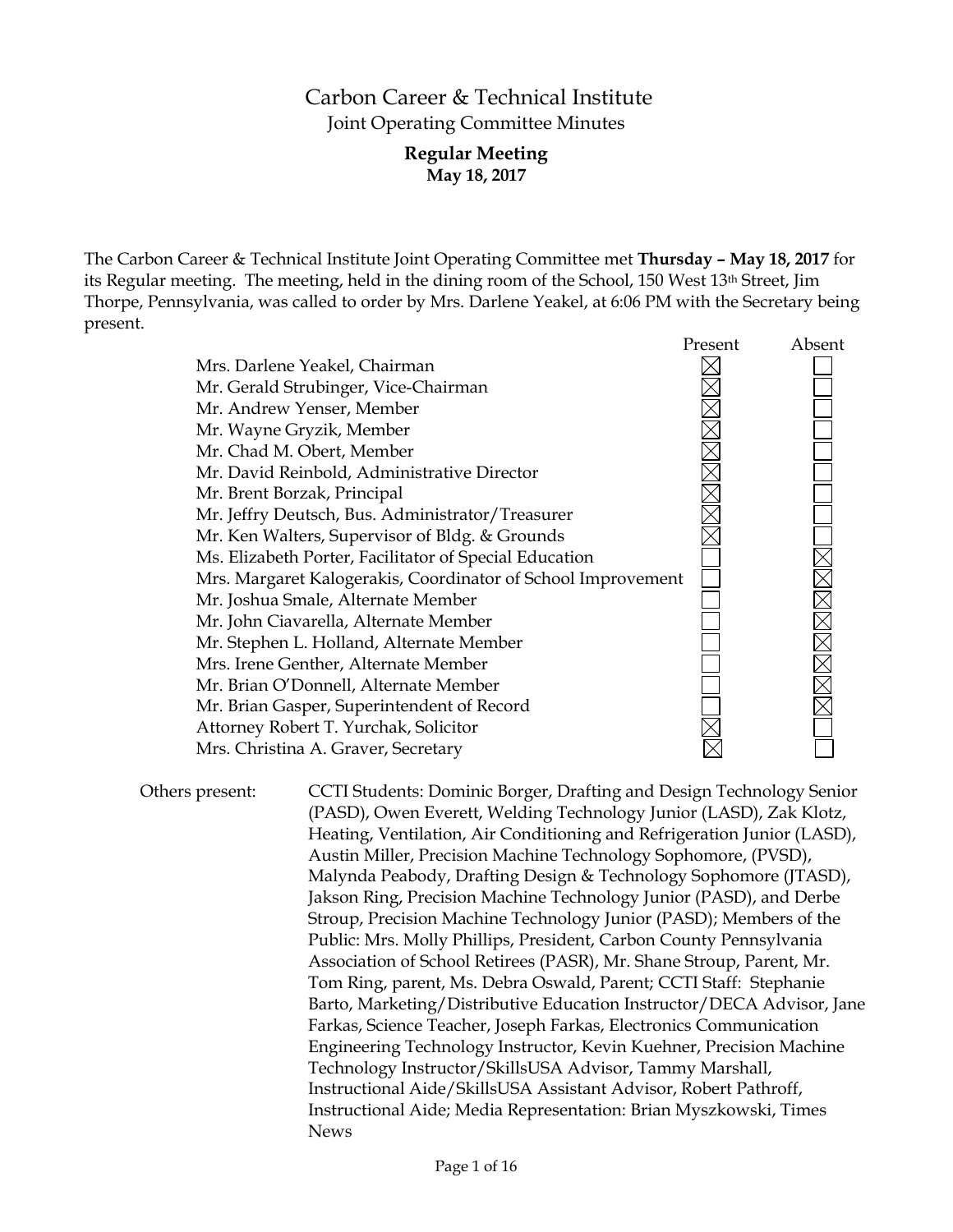The Committee met in Executive Session prior to the meeting to discuss personnel, litigation, and negotiation items.

# **Approval of Minutes**

A. MOTION by Mr. Strubinger, SECONDED by Mr. Gryzik to approve the Minutes of the April 20, 2017 Regular Meeting.

VOTE: YES - 5 NO - 0 ABSENT - 0 ABSTENTIONS - 0

Motion carried.

#### **Courtesy of the Floor to Visitors**

NONE

# **Approval of Treasurer's Report (April 2017)**

A. MOTION by Mr. Gryzik, SECONDED by Mr. Strubinger to approve the Treasurer's Report for April 2017 showing a final balance of \$6,829,226.05 in the General Fund, and \$64,577.61 in the Student Activities Account.

> $\times$  $\overline{\boxtimes}$

> $\boxtimes$

Mr. Strubinger - Jim Thorpe Mr. Yenser - Lehighton Mr. Gryzik - Panther Valley Mr. Obert - Weatherly Mrs. Yeakel - Palmerton



### **Approval of Payment of Bills**

A. MOTION by Mr. Yenser, SECONDED by Mr. Strubinger to approve Payment of Bills - General Fund and Other Accounts.

Mr. Strubinger - Jim Thorpe Mr. Yenser - Lehighton Mr. Gryzik - Panther Valley Mr. Obert - Weatherly Mrs. Yeakel - Palmerton

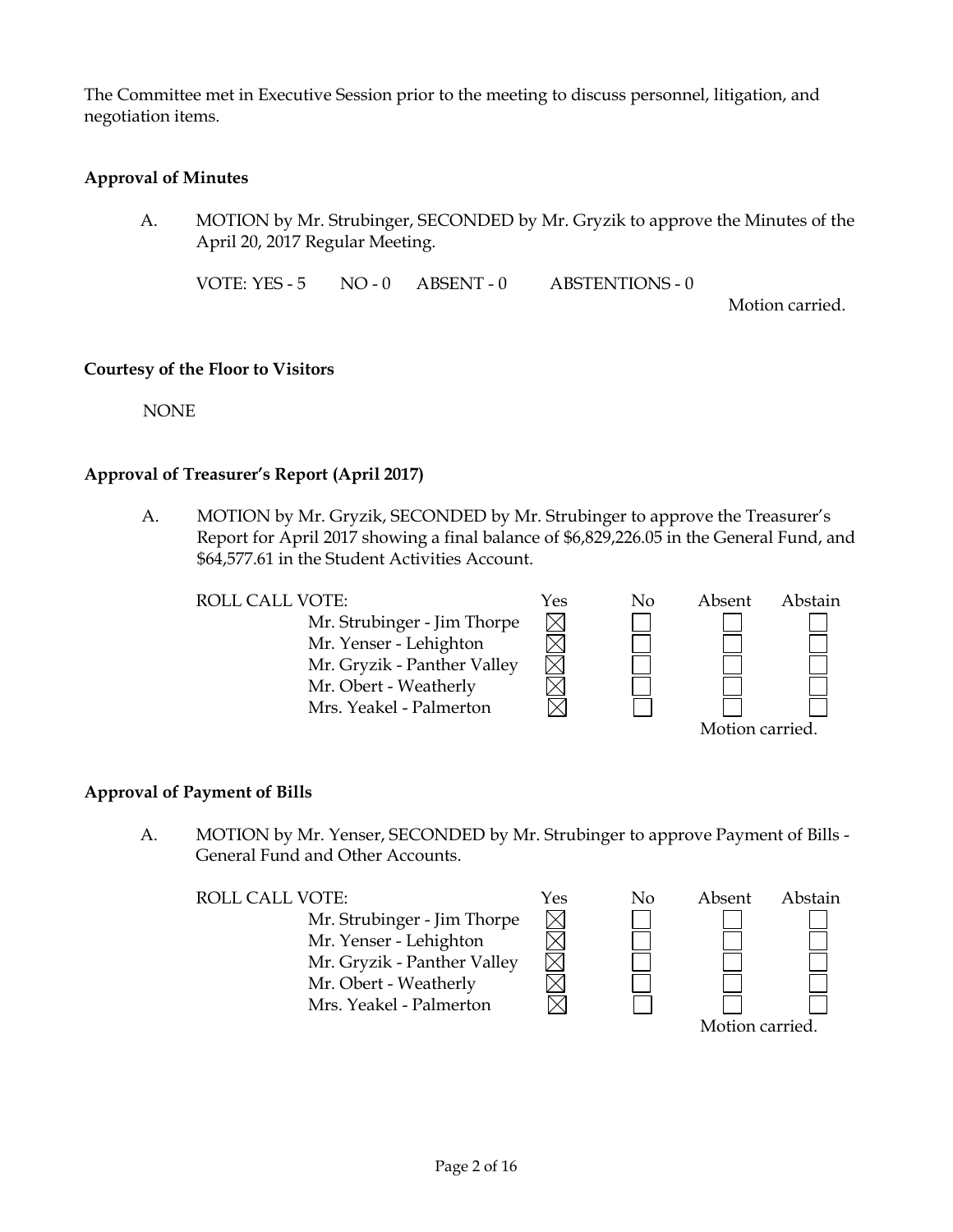### **Administrative Reports**

- A. Director's Report Mr. Dave Reinbold, Administrative Director
	- a. Molly Phillips, President, Carbon County Pennsylvania Association of School Retirees (PASR) – Mrs. Phillips spoke of the PASR Loretta Woodson Award, an award whose purpose is to "recognize public school personnel who have exhibited creativity, initiative or productivity relevant to the learning process and growth of children." This award is presented to a teacher and/or a member of the extended staff at a school. This year CCTI was chosen and in speaking with Mr. Reinbold, Administrative Director it was determined that the award be presented to Mrs. Stephanie Barto, CCTI Marketing/Distributive Education Teacher and Senior Class Advisor as well as Mr. Robert Pathroff, CCTI Instructional Aide. Both Mrs. Barto and Mr. Pathroff were present at this evening's meeting. Mrs. Phillips shared Mrs. Barto's award with the group. On May 4th the two were honored at a PASR luncheon where they were presented their awards. Mrs. Phillips said she was honored and proud to be able to as President, present the award to these two individuals.
	- b. Student Representative(s) Austin Miller, Precision Machine Technology Sophomore (Panther Valley SD) shared the following:

# **Student Council**

- Completed penny wars competition estimated total \$250 (still counting).
	- o "Most pennies" title goes to Computer Engineering Technology class. Proceeds going to The Shriners Hospital for Children, with a small percentage to a senior in student council, (randomly drawn by underclass mates).
- Palmerton members continue to assist the Micah's Backpack, in Palmerton.
- $\bullet$  The collection of pull tabs will end May 25<sup>th</sup> and will be given to The Shriners Hospital for Children, for their recycling program. When we visited the hospital, we learned that this recycling program contributes to their transportation efforts. They are extremely grateful and ask the students to continue their efforts after high school.
- Summer programs including lunch members are urged to volunteer in their community this summer.

# **Interact Rotary Club**

- Received confirmation that WAPI project arrived in Honduras. Waiting for pictures.
- Elections were held for next year's board members.
- A meeting will be planned for recruitment by the end of this school year.
- A check in the amount of \$300 will be given to the Dimmick Memorial Library, in Jim Thorpe. Money was raised from various school events, including; hat day, egg hunt, and park bench raffle.
- Members are encouraged to participate in local summer projects.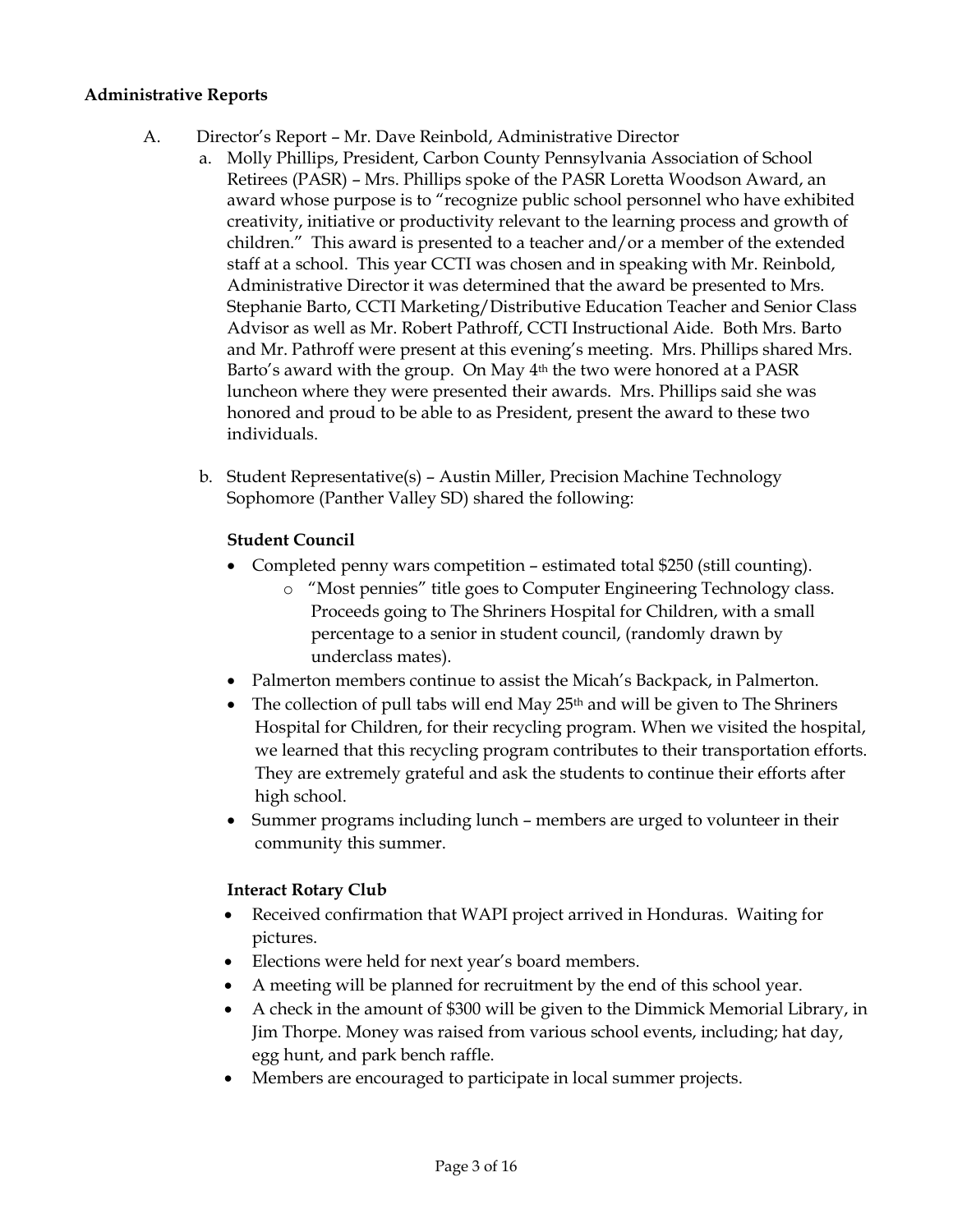# **National Technical Honor Society Update – May 2017**

- 2016-2017 Members End of Year Activities
	- o Preparing for trip to Washington DC on May 19-20
	- o Preparing for Graduation
- All Members
	- o Final Annual Meeting tentatively set for May 30th
		- Breakdown of duties for 2017-2018 new officers
		- Explanation of post-Graduation NTHS membership opportunities
		- Discuss community service/fundraising for 2017-2018

# **SADD**

- SADD distributed Prom Promise's for all students going to Prom. Promise is to not drive impaired or distracted on prom night. The students along with their parents sign. For those who have signed the promise SADD will be rewarding one student with a \$25 iTunes card.
- In conjunction with Prom, SADD holds a Grim Reaper Day. With parent permission students agree to "die" in a distracted driving accident. They cannot talk to friends, only teachers if they are asked a question specifically. Everyday 6 teenagers are killed in a distracted driving accident and SADD is trying to bring awareness to the issue.
- We will be doing another day of Jeans for Troops in honor of Memorial Day. The date is Thursday, May 25. All staff can pay \$5 and wear jeans for the day. The proceeds go to our Veterans.

# **Health Medical**

Blood Drive held and 49 units collected

# **Aevidum**

• On 4/7/17 the Carbon County Interagency and Family Collaborative Board held its Annual Human Services Priority Brunch. At this event, CCTI's Aevidum Club was selected as the recipient of a \$350 grant. The grant money will be used to fund the purchase of T-shirts that the club members can wear at specific functions during the school year to identify the club members as those who other students can reach out to and contact for support. The club members are proud of their commitment to improving the school's health environment and want to stand out as someone "Who's Got Your Back ".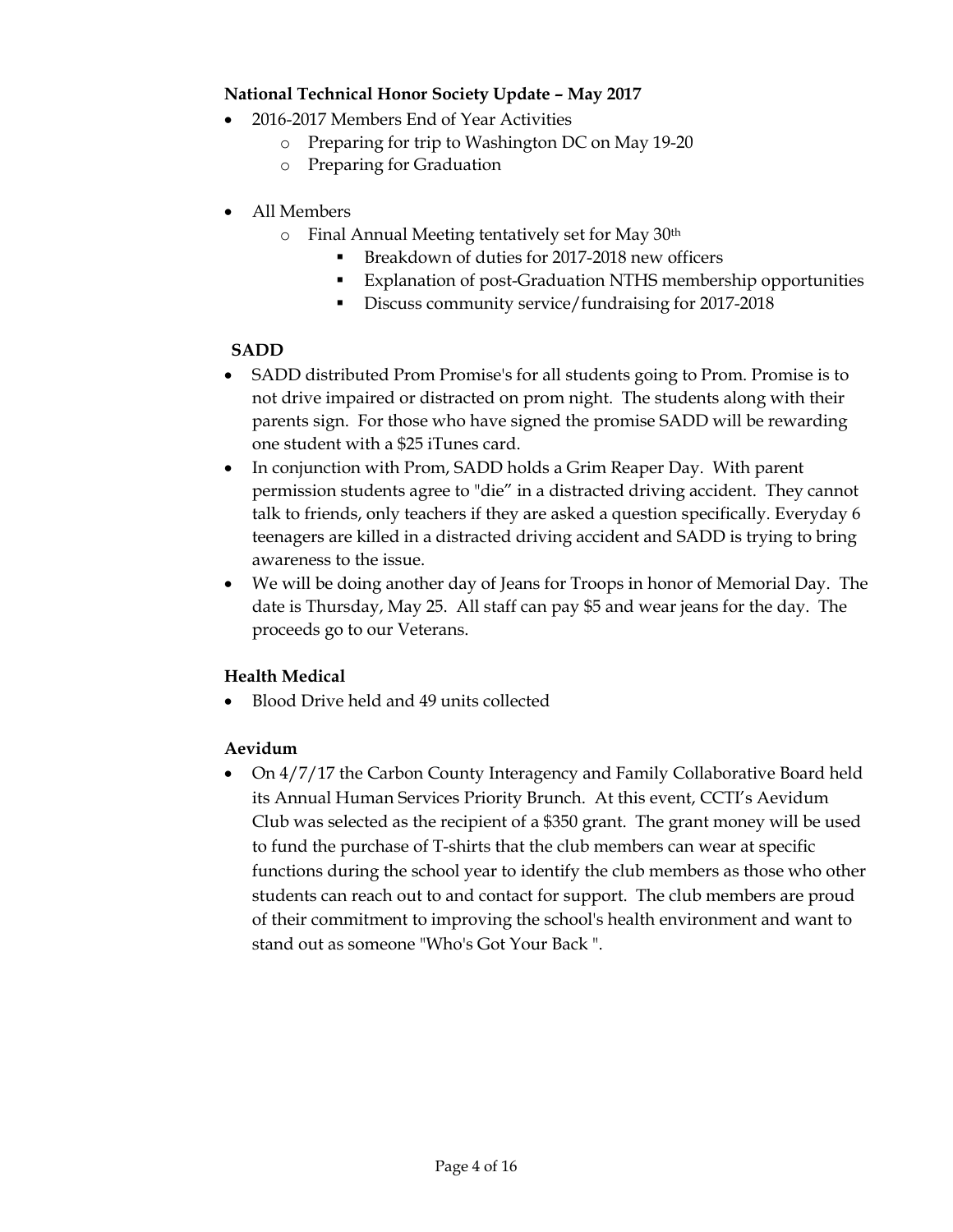# **DECA**

- Just returned from the International convention in Anaheim, California. CCTI DECA students were part of 19,000 students who joined forces for competition, leadership training, networking and an incredible travel experience. In addition to the DECA events, the students spent a day at Disneyland and took a scenic tour of Hollywood, LA and the Santa Monica Pier. DECA participants would like to thank the JOC for their continued support of our co-curricular program.
- c. SkillsUSA Community Service Car Show Malynda Peabody, Drafting Design and Technology Sophomore (Jim Thorpe ASD), Austin Miller, Precision Machine Technology Sophomore (Panther Valley SD), and Owen Everett, Welding Technology Junior (Lehighton ASD):
	- Malynda explained that the three were working on a team building event for SkillsUSA to benefit the local animal shelters (Jim Thorpe and Nesquehoning). One of their fundraising events will be a car show held this Saturday, May 20 from 10:00 a.m. to 4:00 p.m. at CCTI. The event will also include a food sale, raffles, and a 50/50. She explained that they have already received multiple donations from staff and students, both monetary and needed shelter items and will continue to seek donations and fundraise until April of 2018 at which time the project will be complete and the three will head to the State competition (this particular competition is a "direct to state" competition) where they will present their binder containing photos and documentation of all of the events and activities held to raise funds and awareness. Malynda also shared that CCTI administration granted the three the opportunity to offer community service hours to CCTI students who help at the event (CCTI students are required to complete a total of 25 hours of community service before graduation).
	- Owen explained that 300 flyers were printed and distributed in the surrounding area to notify people of the car show event. He is expecting approximately 300 people.
	- Austin shared the information for this event through social media by creating a Facebook page with times, dates, up-dates, registration information, food available, and an area to answer questions. His page has seen an interest from over 200 individuals.
- d. Student Forum Dominic Borger, Drafting and Design Technology Senior (Palmerton ASD) shared the following:
	- Explained that student forum is made up of students from local schools coming together and working as a group with leadership goals.
	- Student Forum joined forces and raised \$10,000 this year.
	- Raised funds and awareness for Angel 34 a non-profit organization providing financial assistance to families of children with cancer and supporting cancer research. The Angel 34 organization has a goal of bringing a children's cancer clinic to the Lehigh Valley.
	- Student Forum raised monies by making commercials, posters, and selling paper angels, selling chocolate covered pretzels, and other activities. Dominic went to each of CCTI's CTE areas to explain Angle 34 and their mission.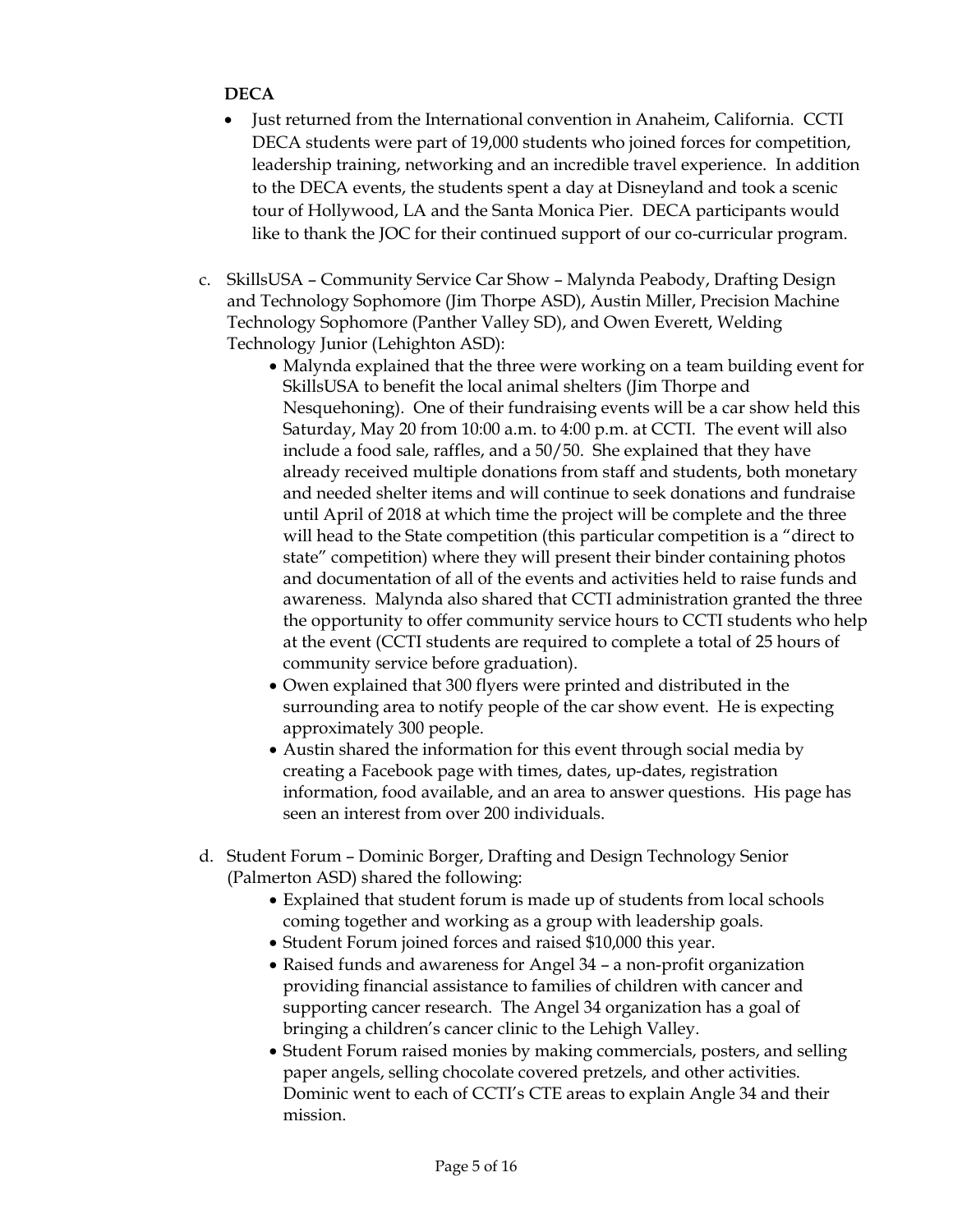- Dominic thanked the JOC and Administration for allowing CCTI students to participate in student forum.
- Mr. Reinbold introduced Mrs. Tammy Marshall, Student Forum Advisor who also attended this evening's meeting.
- e. SkillsUSA Medal Winners Mr. Kevin Kuehner, SkillsUSA Major Advisor introduced Derbe Stroup, Precision Machine Technology Junior (Palmerton ASD), Jakson Ring, Precision Machine Technology Junior (Palmerton ASD), and Zackary Klotz, Heating, Ventilation, Air Conditioning and Refrigeration Junior (Lehighton ASD):
	- Derbe Stroup CNC Turning Gold Medalist briefly shared his experience at the State competition. He said it was definitely a good experience and he couldn't be happier with his final results. He also enjoyed spending time with his advisors and fellow students at the event.
	- Jakson Ring, CNC Technician Gold Medalist was thankful to be able to attend the State competition and was amazed at how well organized and thought out everything was at the event. He said the competition was definitely challenging and was not expecting to place 1st. He is very proud of his accomplishment and thanked Mr. Kuehner for all that he and Derbe have learned in his Precision Machining class.
	- Zack Klotz, Plumbing Silver Medalist thanked everyone for allowing him and his fellow students to participate at the State level. Mr. Kuehner explained that although Zack did not receive a gold, he would still be moving on to the national competition as the gold medal winner was unable to attend. He also shared that all three of these students are juniors and beat out many of the seniors in attendance.
	- As an advisor, Mr. Kuehner receives final scores for all competitors and said that our CCTI winners "dominated the other schools" winning by quite a large margin in both CNC Turning and CNC Technician.
	- Mr. Reinbold shared that Mr. Kuehner has had gold medalists go on to the national level for four years in a row.
- B. Principal's Report Mr. Brent Borzak
	- a. Approaching the end of another successful school year CCTI students and staff are very busy.
	- b. NOCTI written exams, AP testing, and NOCTI performance testing have been completed.
	- c. Keystone exams are being administered. Started the week of May 15th.
	- d. CCTI Prom took place on May 12th, at Hideaway Hills country club.
	- e. Senior Awards Ceremony will take place the evening of May 24<sup>th</sup>.
	- f. School community is in preparation for the upcoming graduation ceremony at Jim Thorpe High School on June 8, with graduation practice on June 6<sup>th</sup> and 7<sup>th</sup>.
	- g. Students' last day is June 8th.
	- h. Preparing for the end of the year in-service days of June 9<sup>th</sup> and 12<sup>th</sup>.
	- i. Administration and guidance are continuing to work on scheduling for the 2017- 2018 school year. A record number of applications have been received. Mr. Reinbold shared that approximately 100 seniors will be graduating and approximately 200 applications have been received increasing the projected 2017- 2018 enrollment.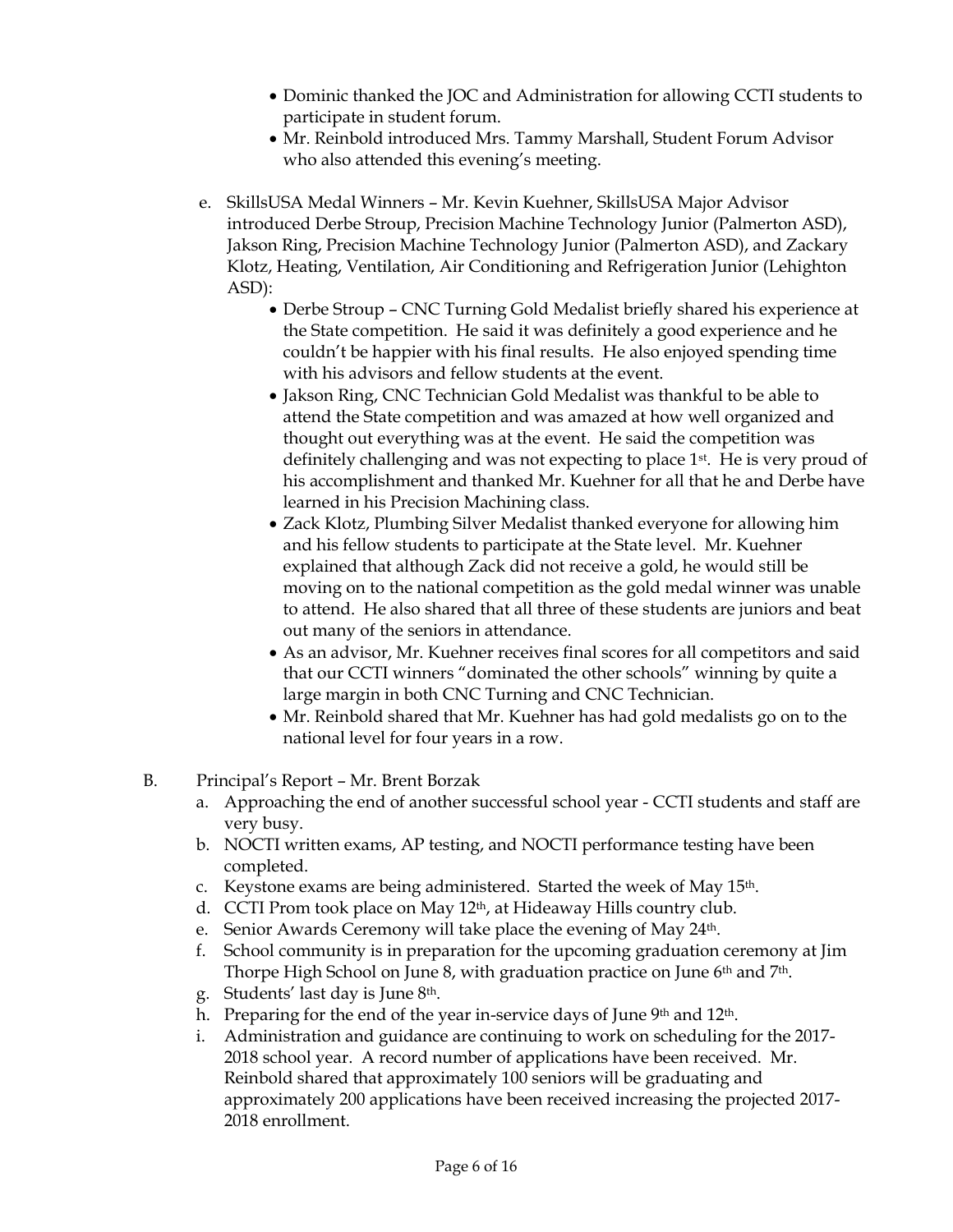- j. Administration is preparing for a 339 Evaluation (Program Approval Technical Assist Visit).
- C. Buildings and Grounds Report Mr. Ken Walters, Supervisor of Buildings and Grounds
	- a. **Enhanced Trailer/Tiny House Up-date** Students have made a good deal of progress though testing and end of year activities. The unit is framed and sheathed using building techniques and materials that they would not normally run into if it were just a standard stick build home. Special hurricane anchors and strapping to protect the unit from becoming unstable as it is taken over the road, as an example. Mr. Reinbold suggested that prior to next month's regularly scheduled meeting, the JOC members view the progress of the enhanced trailer/tiny house.
	- b. **Summer Hours** I have finalized my staff's summer hour schedule to support all of our classroom and floor maintenance throughout the summer while continuing to accommodate the Adult Education, Cosmetology, Certified Nurse Aide, GED, SHINE, etc. 6 a.m. – 4 p.m. Monday-Friday 6/13-8/21. Products have been ordered to support these efforts.
	- c. **Summer Projects** –Cable TV fiber solution, masonry/asphalt preventative maintenance, maintenance/step repair, asphalt repair. DVR Camera recorder replacement, voice mail server replacement, HVAC system preventative maintenance, kitchen hood preventative maintenance, fire alarm inspection, access control, security & CCTV, intercom & sound system preventative maintenance.
- D. Business Administrator's Report Mr. Jeffry P. Deutsch, Business Administrator a. Nothing new to report at this time.

# **Items of Business**

### *Personnel*

MOTION by Mr. Gryzik, SECONDED by Mr. Strubinger that the following motions be approved:

# **Adjusted Salary Approved**

A. that the 2016-2017 salary for the following individual be adjusted as indicated as provided in the existing Agreement between the Carbon Career & Technical Institute Joint Operating Committee and the Carbon Career & Technical Institute Education Association:

> Diane Hyjurick, Math Teacher \$60,131 – 2016-2017 Salary + 600 – Master/M. EQU \$60,731 – Adjusted 2016-2017 Salary

# **Family Medical Leave Time Approved**

B. to approve Family Medical Leave time for employee #0008148, effective April 20, 2017 through May 20, 2017.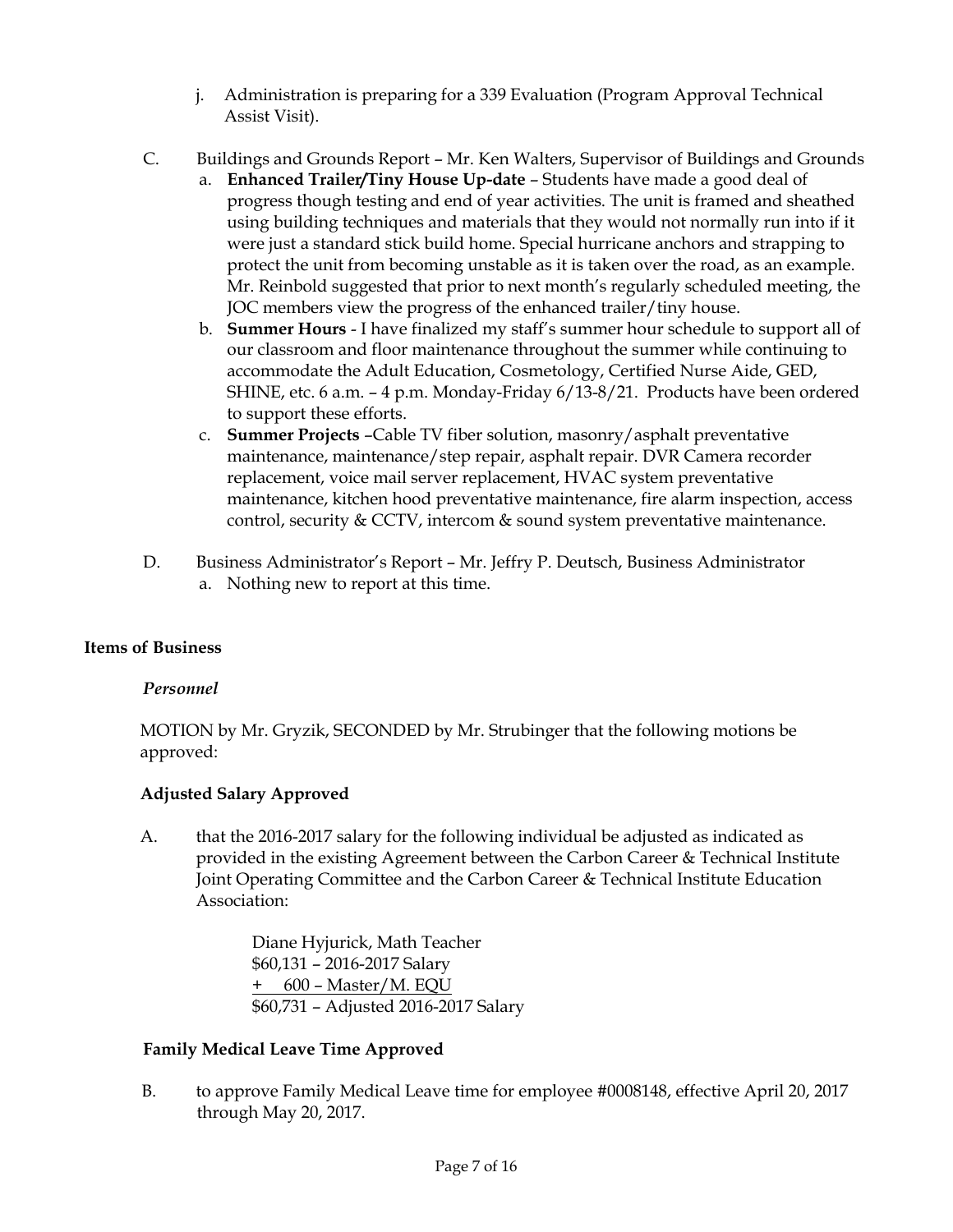# **Occupational Advisory Committee Members Approved**

C. to approve the Occupational Advisory Committee members, as presented.

### **School-Wide Co-Curricular Activities and Student Club/Organization Advisors Reaffirmed**

D. to reaffirm the following individuals as School-Wide Co-Curricular Activities and Student Club/Organization Advisors for the 2016-2017 school year at the rates indicated per the CCAVTS Education Association Agreement currently in effect:

| Aevidum Club Major Advisor             | National Technical Honor Society         |
|----------------------------------------|------------------------------------------|
| Geri Vavra                             | Major Advisor                            |
| Aevidum Club Assistant Advisor         | Jeremy Pease                             |
| Rebecca Schaeffer                      | <b>Rotary Interact Community Service</b> |
| Class Advisor Grade 11 (Class of 2018) | Club Major Advisor                       |
| Kimberly Bittle                        | Margaret Kalogerakis                     |
| Class Advisor Grade 12 (Class of 2017) | <b>SADD Major Advisor</b>                |
| Stephanie Barto                        | Rebecca Schaeffer                        |
| <b>DECA Major Advisor</b>              | SkillsUSA Major Advisor                  |
| Stephanie Barto                        | Kevin Kuehner                            |
| <b>DECA Assistant Advisor</b>          | SkillsUSA Assistant Advisors             |
| Sandra Kohutka                         | <b>Tammy Marshall</b>                    |
| <b>HOSA Major Advisor</b>              | Jeremy Pease                             |
| Michele Dominic                        | Student Council Major Advisor            |
| HOSA Assistant Advisor*                | Margaret Kalogerakis                     |
| Autumn Frey                            | Yearbook Major Advisor                   |
|                                        | Maritza Reinbold                         |

Note: \*Per the CCTI Memorandum of Agreement (in addition to the existing Agreement between the CCTI Joint Operating Committee and the CCTI Education Association) approved 09/15/2011.

### **School-Wide Co-Curricular Activities and Student Club Organization Advisors Approved**

E. to approve the following individuals as School-Wide Co-Curricular Activities and Student Club/Organization Advisors at the established rates for the 2017-2018 school year:

Aevidum – Geri Vavra DECA – Stephanie Barto DECA Assistant – Sandra Kohutka HOSA – Michele Dominic DECA/HOSA Assistant – Scott Bartholomew National Technical Honor Society – Jeremy Pease Rotary Interact Community Service Club – Margaret Kalogerakis SADD – Rebecca Schaeffer Senior Class – Stephanie Barto SkillsUSA – Kevin Kuehner SkillsUSA Assistant – Tammy Marshall, Maritza Reinbold, Lisa Walck Student Council – Margaret Kalogerakis (con't)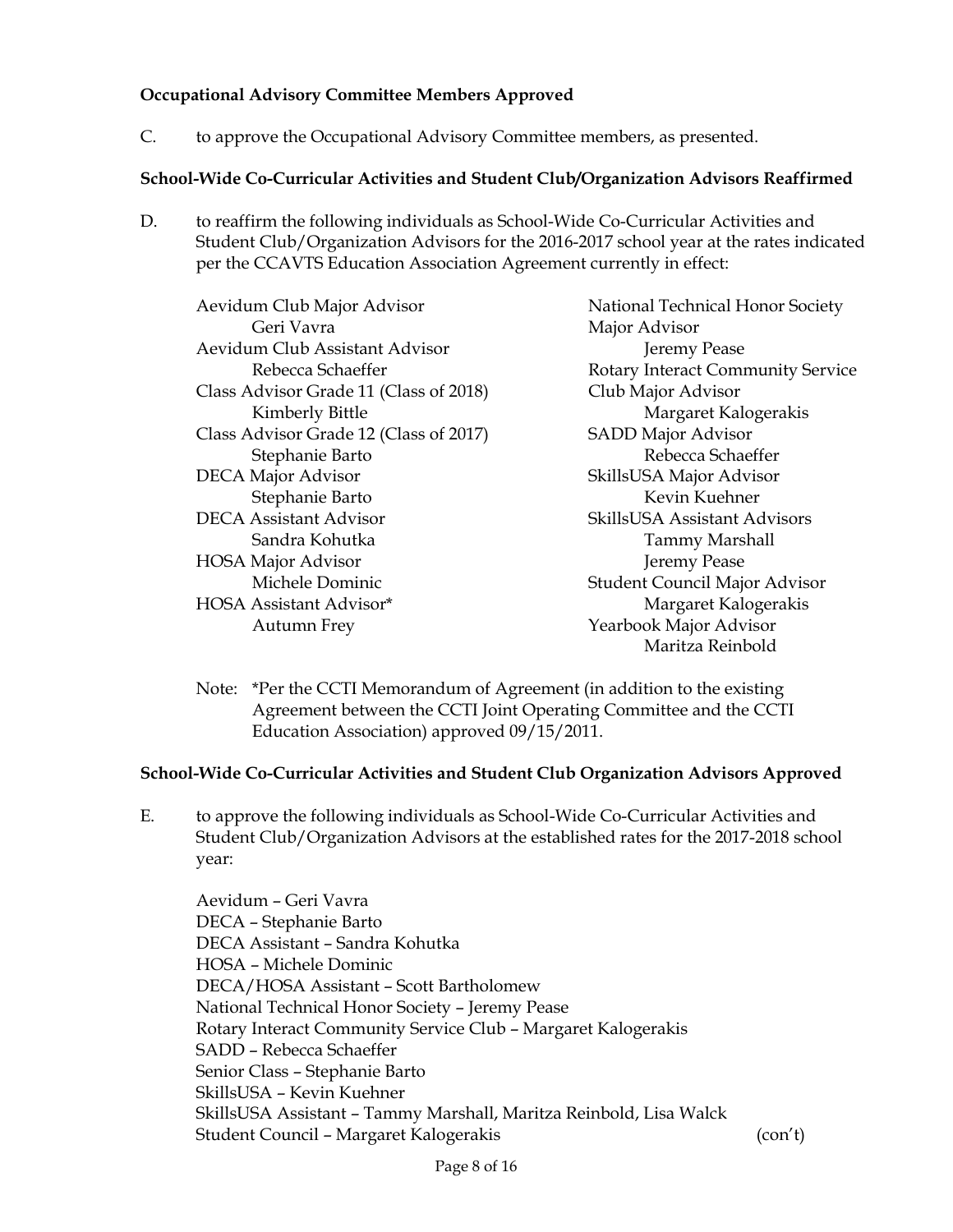Student Forum – Tammy Marshall Underclass – Kimberly Bittle Yearbook – Maritza Reinbold

### **Teacher Mentors Reaffirmed**

F. to reaffirm the following individuals as Teacher Mentor for the 2016-2017 school year at the established stipend of \$750.00:

> Scott Bartholomew – Karoline Vavra, Physical Education/Health Teacher Anna Leigh Conway – Justin Pshar, Math Teacher Anna Leigh Conway – Jacquelyn Serra, English Teacher Michele Dominic – William Bravo, Graphic Design Long-Term Substitute Michele Dominic – Anthony (A.J.) Burke, Culinary Arts Instructor

### **Teacher Mentors Appointed**

G. that the following Teacher Mentors be appointed (as needed) for the 2017-2018 school year at the established stipend of \$750.00:

> Anna Leigh Conway – Academic Teacher Michele Dominic – Technical Instructor

#### **Homebound Instructors Appointed**

H. to appoint the following individuals as a Homebound Instructor for the 2017-2018 school year on an as-needed basis at an hourly rate of \$30.00: Anthony Koval Maura Makuta

### **Substitute Approved**

I. that the below listed individual be approved to substitute for the 2016-2017 school year at the established rates, as follows:

Maura Makuta – Clerical\*

Note: \*Appointment through August 2017.

### **Additional Days Approved – Part-Time Cooperative Education Coordinator**

- J. that Stephanie Barto, Part-time Cooperative Education Coordinator, be employed for a period of ten (10) days, during the summer 2017, at her per diem rate.
	- Note: Mrs. Barto will supervise a number of secondary and other students at cooperative education placements, as well as develop additional placements for our students within and outside Carbon County.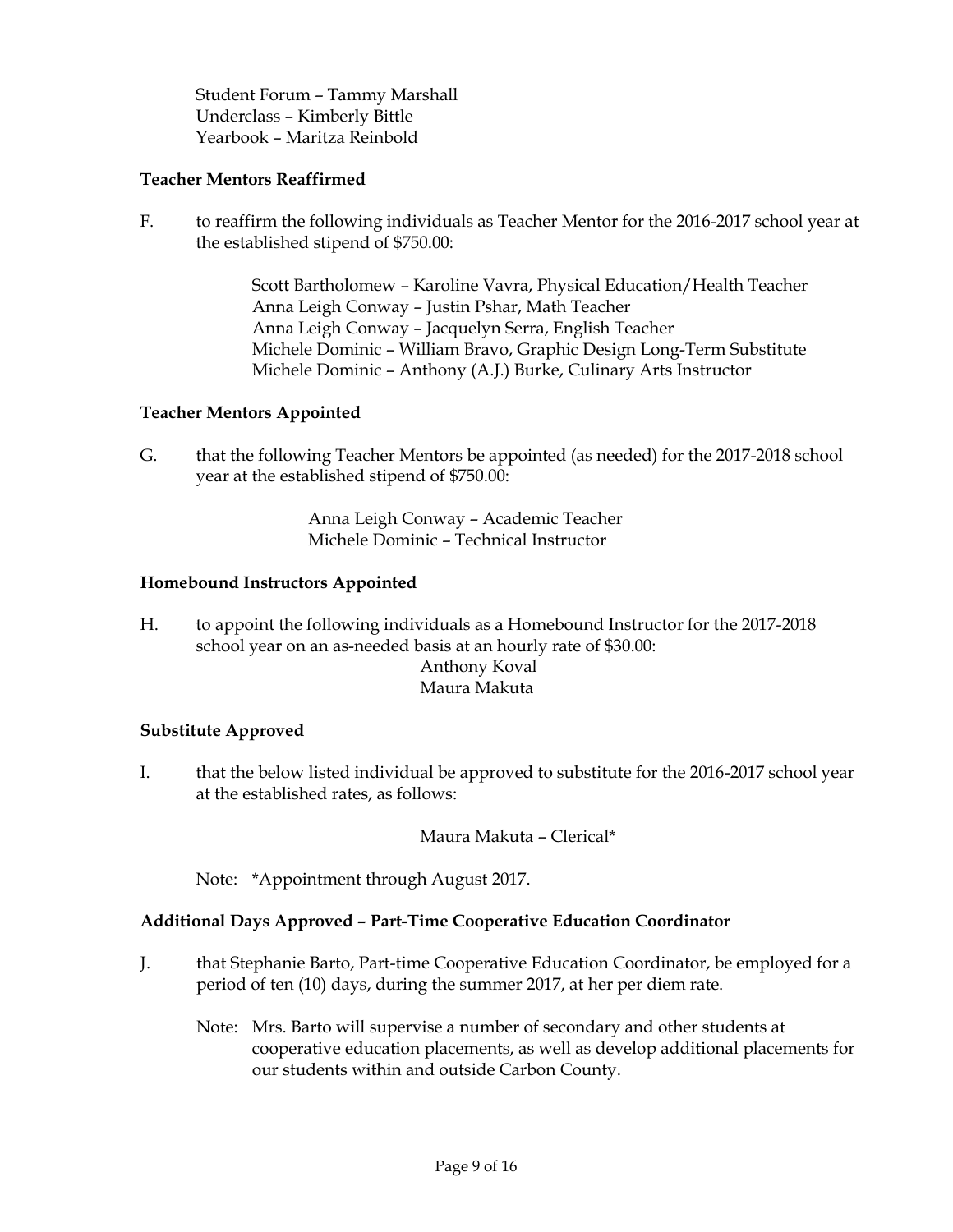# **Additional Days Approved – Guidance Counselor**

- K. that Eugene Colosimo, Guidance Counselor, be employed for a maximum of eighteen (18) days, during the summer 2017, at his per diem rate.
	- Note: Mr. Colosimo will assist with the coordination of summer student enrollments from the five districts, class scheduling, parent/student conferences, communicating with key personnel in the five sending districts, and other duties as assigned by the Principal and the Administrative Director.

### **Additional Days Approved – Culinary Arts Instructor & Culinary Arts Instructional Aides**

L. that the following individuals be approved two (2) additional work days, prior to August 23, 2017 at the individual's per diem rate:

> Anthony (A.J.) Burke, Culinary Arts Instructor Ashleigh Papay, Culinary Arts Instructional Aide Michele Troutman, Culinary Arts Instructional Aide

Note: This time will be devoted to preparing for cafeteria production services for the new school year.

### **Building Substitute Approved**

M. to approve Anthony Koval as the Building Substitute effective August 23, 2017 through the close of the 2017-2018 school year at the approved daily rate.

### **Substitute Custodian/Maintenance/Groundskeeper/Cleaner Personnel Approved**

- N. that the following substitute Custodian/ Maintenance/Groundskeeper/Cleaner Personnel be approved, effective May 19, 2017 through May 2018:
	- Autumn Frey Ashleigh Papay Jeffrey Hazelton Robert Pathroff Michele Marouchoc John Rogers Tammy Marshall Eric Schlecht Donald McGorry Geri Vavra Walter O'Donnell Douglas Witt Leszek Pankowski
		-

### **Adult Education Instructors Approved**

O. to approve the following individuals as Adult Education Instructors on an as needed basis, at a salary of \$21.00-\$23.00 per hour effective May 19, 2017 through May 2018:

> Tammy Marshall Hal C. Resh\* Harold Resh

Note: \*Pending receipt of all mandated clearances.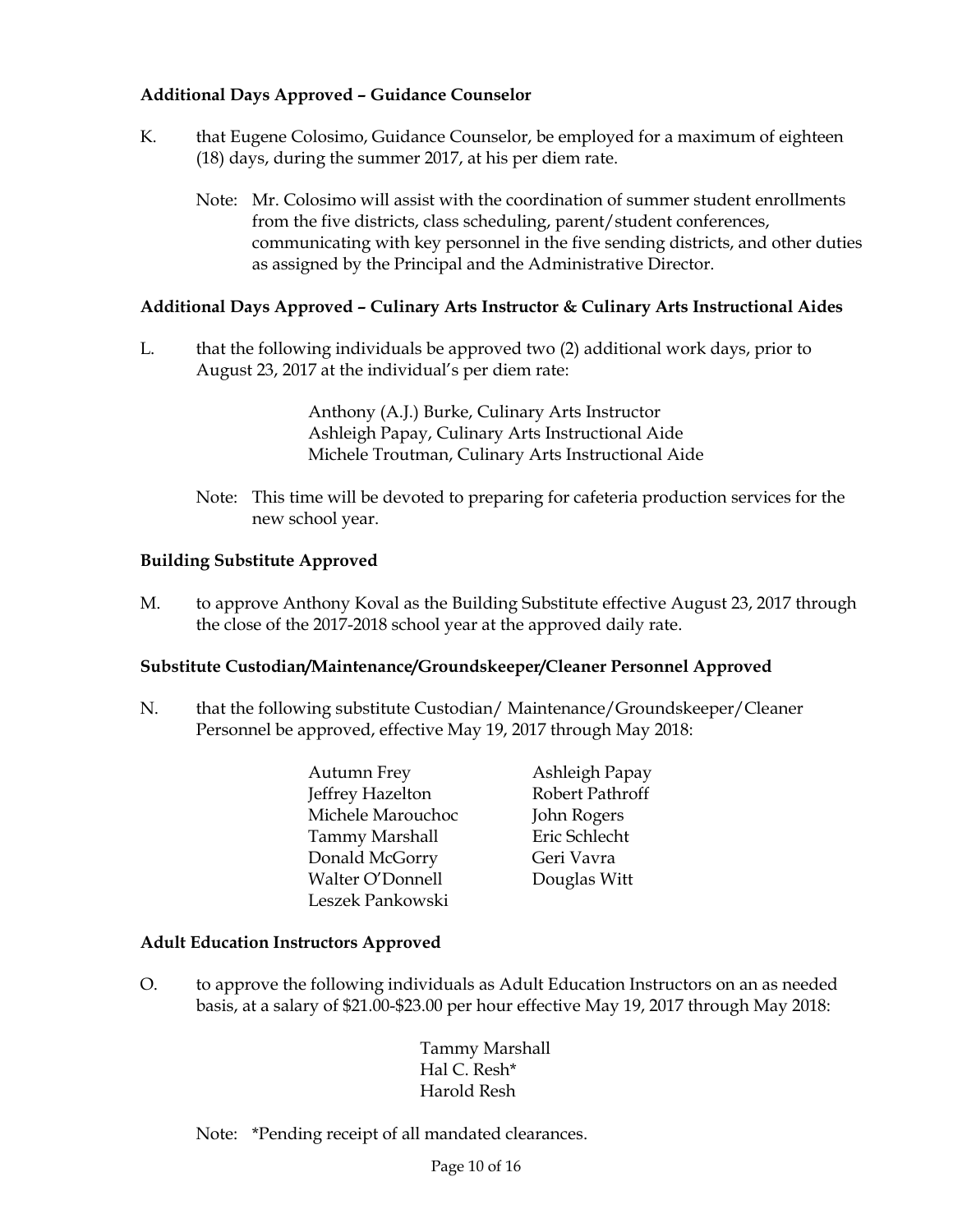### **Substitute Van/Bus Drivers Contracted**

P. that the following individuals be contracted as a substitute van/bus driver at a rate of \$15.00/hour through May 2018:

### Katherine Holton Lynn Jo Kester

#### **Substitute S.H.I.N.E. Van/Bus Drivers Approved**

Q. that the following individuals be approved as substitute S.H.I.N.E. van/bus drivers at a rate of \$30 per run through May 2018:

> Joseph Gorski Katherine Holton Lynn Jo Kester

#### **Part-Time Custodian/Maintenance/Groundskeeper/Cleaner Personnel Appointed**

R. to appoint the following individuals as Part-Time Custodian/Maintenance/ Groundskeeper/Cleaner Personnel at a rate of \$10.50 per hour, effective July 1, 2017 through June 30, 2018:

> Michele Marouchoc Douglass Witt

#### **Letter of Resignation Accepted**

S. to accept the letter of resignation received from Anthony Radocha, School Resource Officer effective Jun 30, 2017.

| <b>ROLL CALL VOTE:</b>      | Yes | Nο | Absent           | Abstain |
|-----------------------------|-----|----|------------------|---------|
| Mr. Strubinger - Jim Thorpe |     |    |                  |         |
| Mr. Yenser - Lehighton      |     |    |                  |         |
| Mr. Gryzik - Panther Valley |     |    |                  |         |
| Mr. Obert - Weatherly       |     |    |                  |         |
| Mrs. Yeakel - Palmerton     |     |    |                  |         |
|                             |     |    | Motions carried. |         |

**Homebound Instructor Appointed**

T. MOTION by Mr. Yenser, SECONDED by Mr. Gryzik to appoint the following individual as a Homebound Instructor for the 2016-2017 school year on an as-needed basis at an hourly rate of \$25.00:

Maura Makuta

VOTE: YES - 5 NO - 0 ABSENT - 0 ABSTENTIONS - 0

Motion carried.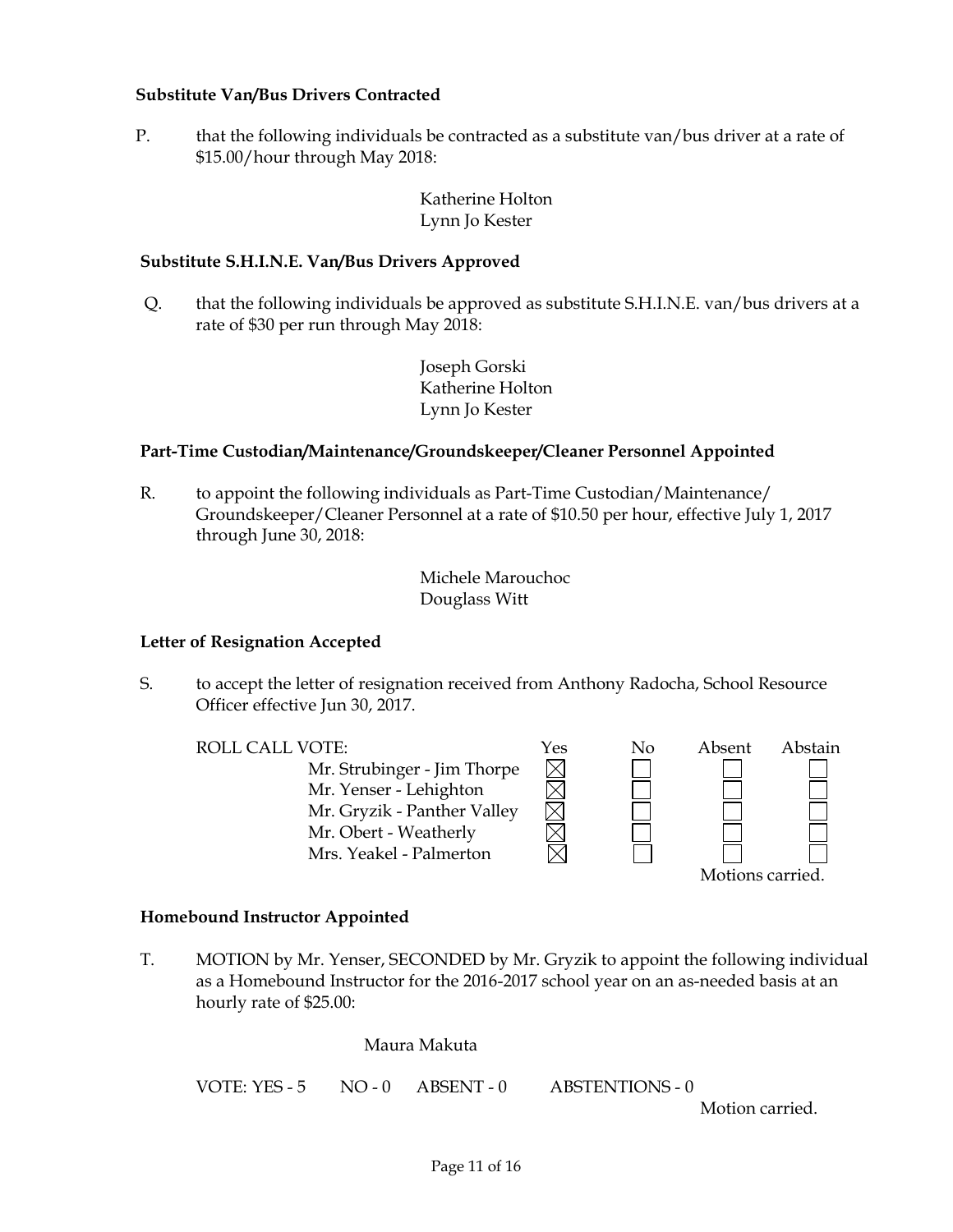### *Education*

MOTION by Mr. Strubinger, SECONDED by Mr. Gryzik that the following motions be approved:

#### **Homebound Instruction Approved**

A. that homebound instruction be approved for student #10524 for 5 hours per week for a period of six (6) weeks beginning May 1, 2017 through June 8, 2017.

#### **Permission to Use Designated Instructional Area(s) Granted**

B. to grant permission to the CLIU  $#21$  for use of a designated instructional area(s) to operate Life Skills Support Classes at the CCTI facility for the 2017-2018 school year.

#### **Occupational Advisory Committee Minutes Approved**

C. to approve the Occupational Advisory Committee minutes, as presented.

#### **Permission to Notify Employees of Reasonable Assurance Granted**

D. to grant permission to notify CCTI employees, who do not work through or do not receive pay for the summer months, that there is a "reasonable assurance" their position will be available to them again when school re-opens in August 2017.

#### **National Leadership and Skills Conference Attendance Approved**

E. that three (3) students attend the National Leadership and Skills Conference (competition) June 19–24, 2017 in Louisville, KY chaperoned by Mr. Kevin Kuehner, SkillsUSA Major Advisor at a cost of \$3,536.00 to cover the cost of registration, transportation, and lodging.

ROLL CALL VOTE:  $Y$ es No Absent Abstain Mr. Strubinger - Jim Thorpe Mr. Yenser - Lehighton Mr. Gryzik - Panther Valley Mr. Obert - Weatherly Mrs. Yeakel - Palmerton



#### **Homebound Instruction Approved**

F. MOTION by Mr. Yenser, SECONDED by Mr. Strubinger that homebound instruction be approved for student #10662 for 5 hours per week beginning May 16, 2017 through May 31, 2017.

```
VOTE: YES - 5 NO - 0 ABSENT - 0 ABSTENTIONS - 0
                                Motion carried.
```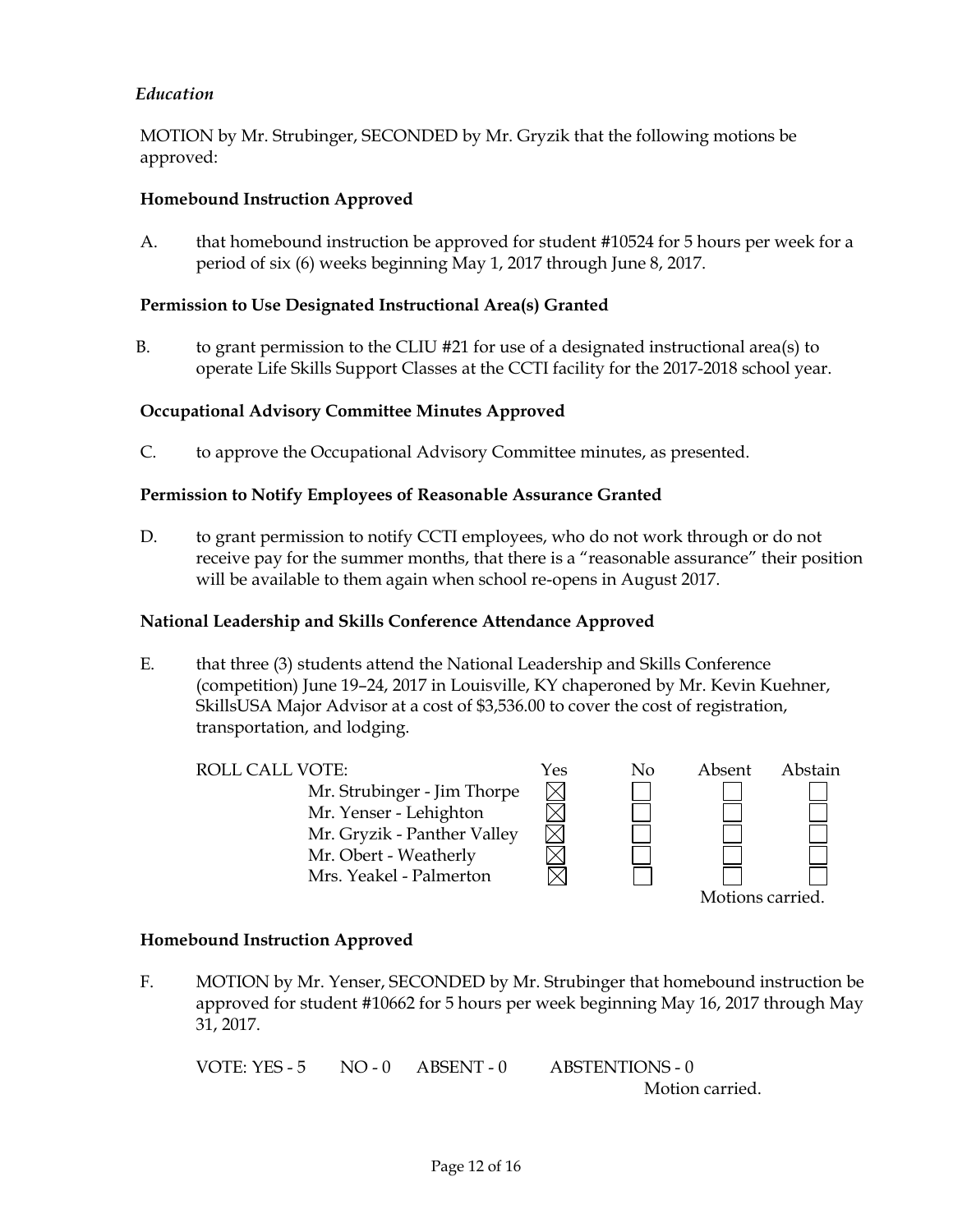# *Budget & Finance*

MOTION by Mr. Gryzik, SECONDED by Mr. Obert that the following motions be approved:

# **Depositories Approved**

| to approve the following depositories for Carbon Career & Technical Institute funds as |
|----------------------------------------------------------------------------------------|
| indicated below for the 2017-2018 Fiscal Year:                                         |
| Mauch Chunk Trust Company                                                              |
| General Fund Account, Activities Fund Account, Payroll Account                         |
| PLGIT (Pennsylvania Local Government Investment Trust)                                 |
| House Building Renovation Account, Capital Projects Account,                           |
| Scholarship Trust Fund, General Fund, CCTI Foundation Account, CCTI                    |
| Building Renovation/Expansion fund)                                                    |
| <b>INVEST</b> (PA Treasurer Program for Local Governments)                             |
| General Fund                                                                           |
| Jim Thorpe National Bank                                                               |
| General Fund                                                                           |
|                                                                                        |

### **Participation in Cooperative Arrangements Approved**

B. to grant permission to participate in cooperative arrangements for purchasing supplies and computer equipment for the 2017-2018 fiscal year through the following:

> Carbon Lehigh IU #21 Central Susquehanna IU #16

### **Permission Granted for Participation in National School Lunch Program & U.S.D.A. Commodities Program**

C. to grant permission to participate in the National School Lunch Program and the U.S.D.A. Commodities Program for the 2017-2018 school year.

### **Section 125 Flexible Plan Benefits Plan Amendment Approved**

- D. to amend the Section 125 Flexible Plan Benefits Plan, effective July 1, 2017 to continue the Medical Plan Cash Opt-Out Election of \$300.00 per month (waive Family Medical Plan) and \$200.00 per month (waive Non-Single Medical Plan).
	- Note: This arrangement has successfully decreased health care expenses in recent years. Buyout amount is the same as 2016-2017.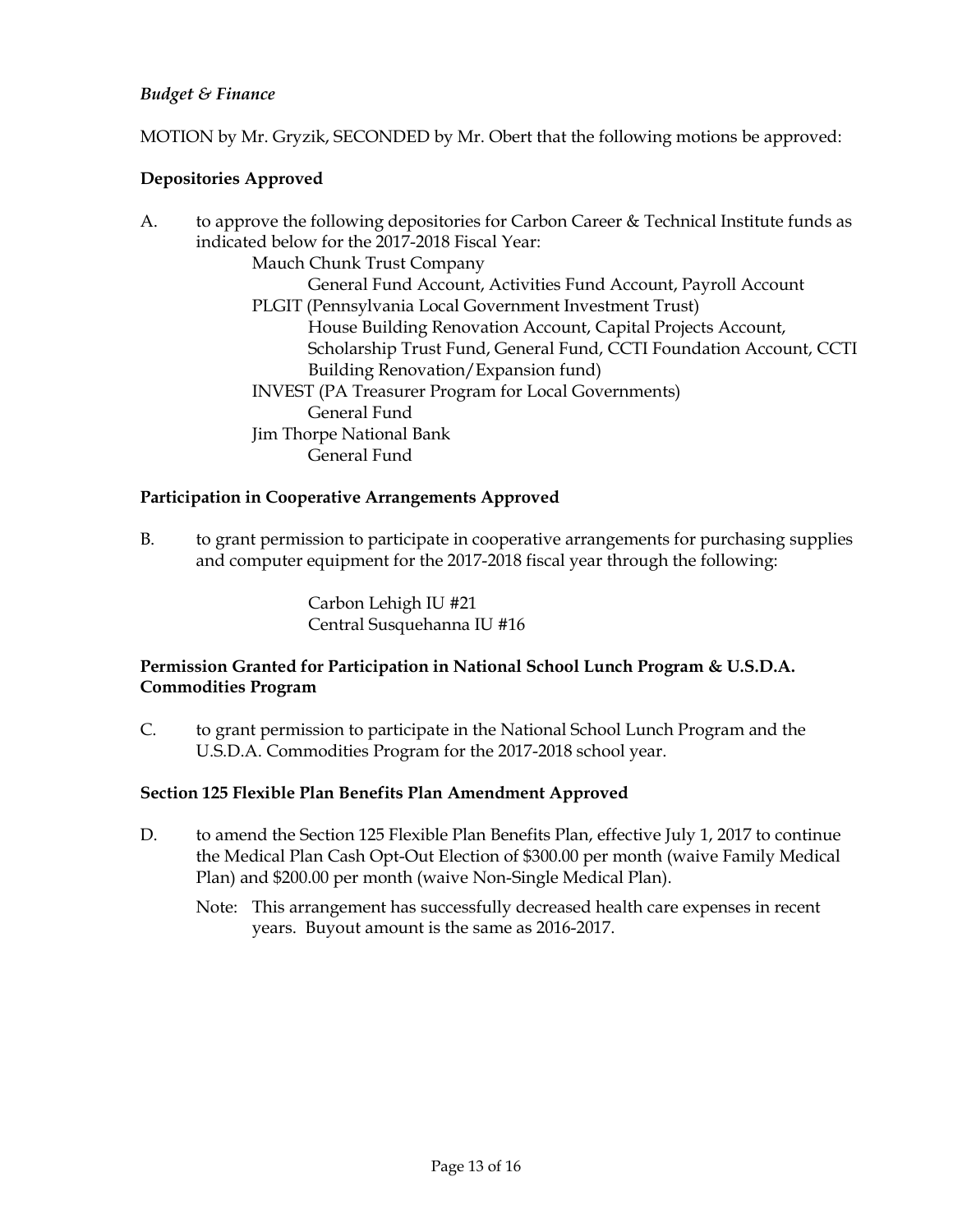#### **Auditor Appointed**

E. to appoint Kirk, Summa & Company (East Stroudsburg, PA) as Auditor for the Carbon Career & Technical Institute Joint Operating Committee for the 2017-2018 fiscal year, effective July 1, 2017, at an annual fee of \$17,500.

Note: The audit covers CCTI, as well as the school foundation and authority.



### *Buildings & Grounds*

NONE

#### *Administrative*

MOTION by Mr. Gryzik, SECONDED by Mr. Strubinger that the following motions be approved:

#### **Substitute Rates Established**

A. to establish the following substitute rates for the 2017-2018 school year:

| 1.                                    | Teacher (Category A per diem) |               |  |  |
|---------------------------------------|-------------------------------|---------------|--|--|
|                                       | Day 1 through Day 15          | \$95 per day  |  |  |
|                                       | Day 16+ Cumulative            | \$100 per day |  |  |
| Teacher (Category B short-term)<br>2. |                               |               |  |  |
|                                       | 16-89 Consecutive Days        | \$160 per day |  |  |
| 3.                                    | Teacher Aide                  |               |  |  |
|                                       | Day 1 through Day 15          | \$95 per day  |  |  |
|                                       | Day 16+ Cumulative            | \$100 per day |  |  |
|                                       | Secretary                     | \$100 per day |  |  |

### **Substitute Custodian/Maintenance/Groundskeeper/Cleaner Personnel Rate Approved**

B. to establish the hourly rate of \$10.50 for the 2017-2018 school year for SUBSTITUTE Custodian/Maintenance/ Groundskeeper/ Cleaner Personnel.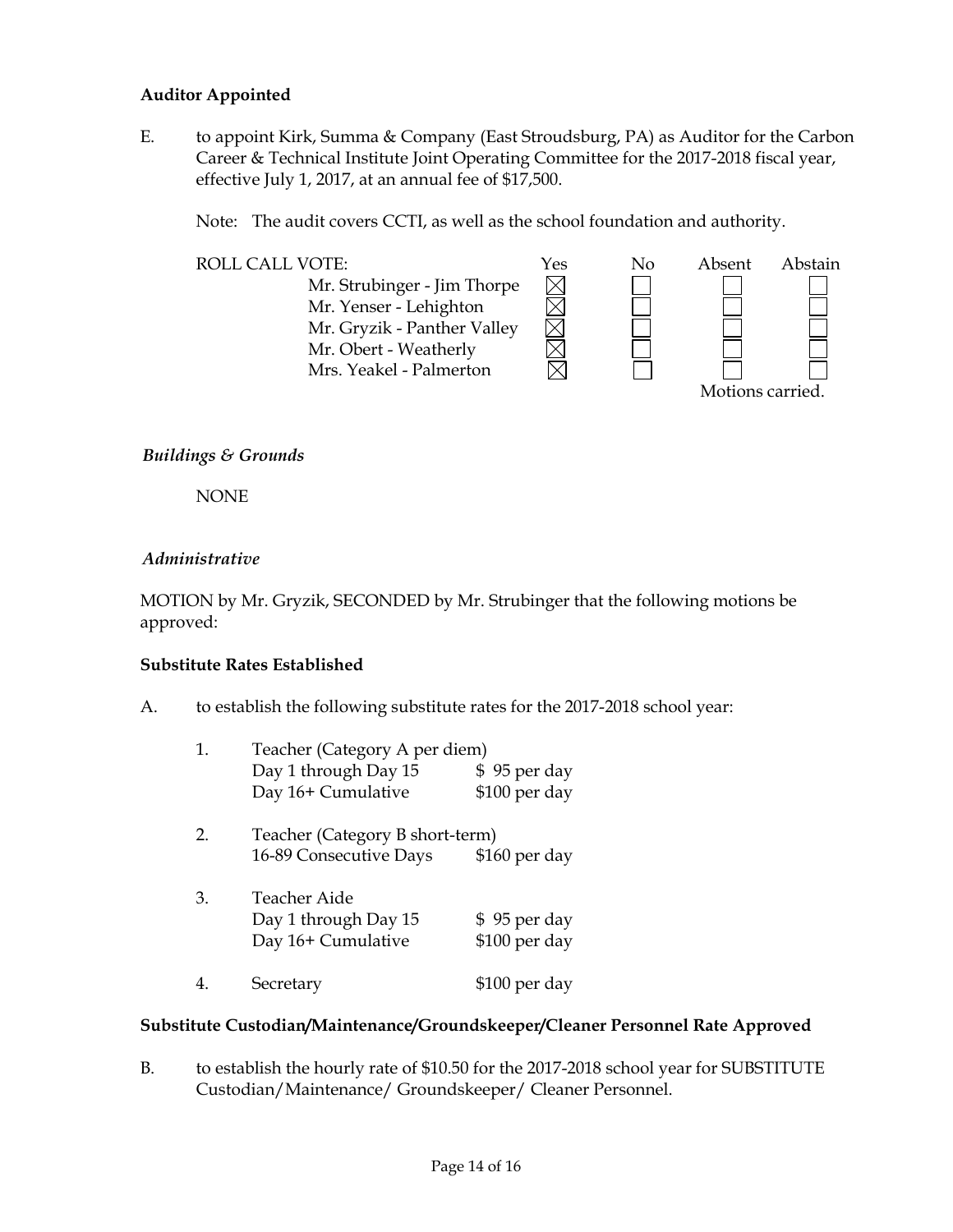### **Seminar Attendance Approved**

C. that Dennis Starry, Auto Collision Repair Instructor attend the 2017 OTC (Ohio Technical College) High School Instructor Seminar, June 26 – June 29, 2017 at Ohio Technical College, Cleveland, OH at a cost of \$175.00 to cover the cost of seminar registration.

#### **Job Descriptions Approved**

D. that the Advisor Job Descriptions be approved, as presented.

#### **Advisor Evaluation Forms Approved**

E. that the Advisor Evaluation forms be approved, as presented.

#### **Entrance into Agreement Approved**

F. to enter into an agreement with the Pennsylvania Department of Transportation through a Pennsylvania Department of Transportation Safety Inspector Certification and Recertification Training Program Performance Agreement, as presented.

#### **Policy Adoption Approved**

G. to approve the second reading and adoption of policy #432 (Professional Employees).

#### **Policy First Reading Approved**

H. to approve the first reading of policy #118 (Programs).

### **Policy First Reading Approved**

I. to approve the CCTI Wellness Policy, as presented.

#### ROLL CALL VOTE:  $Y$ es No Absent Abstain